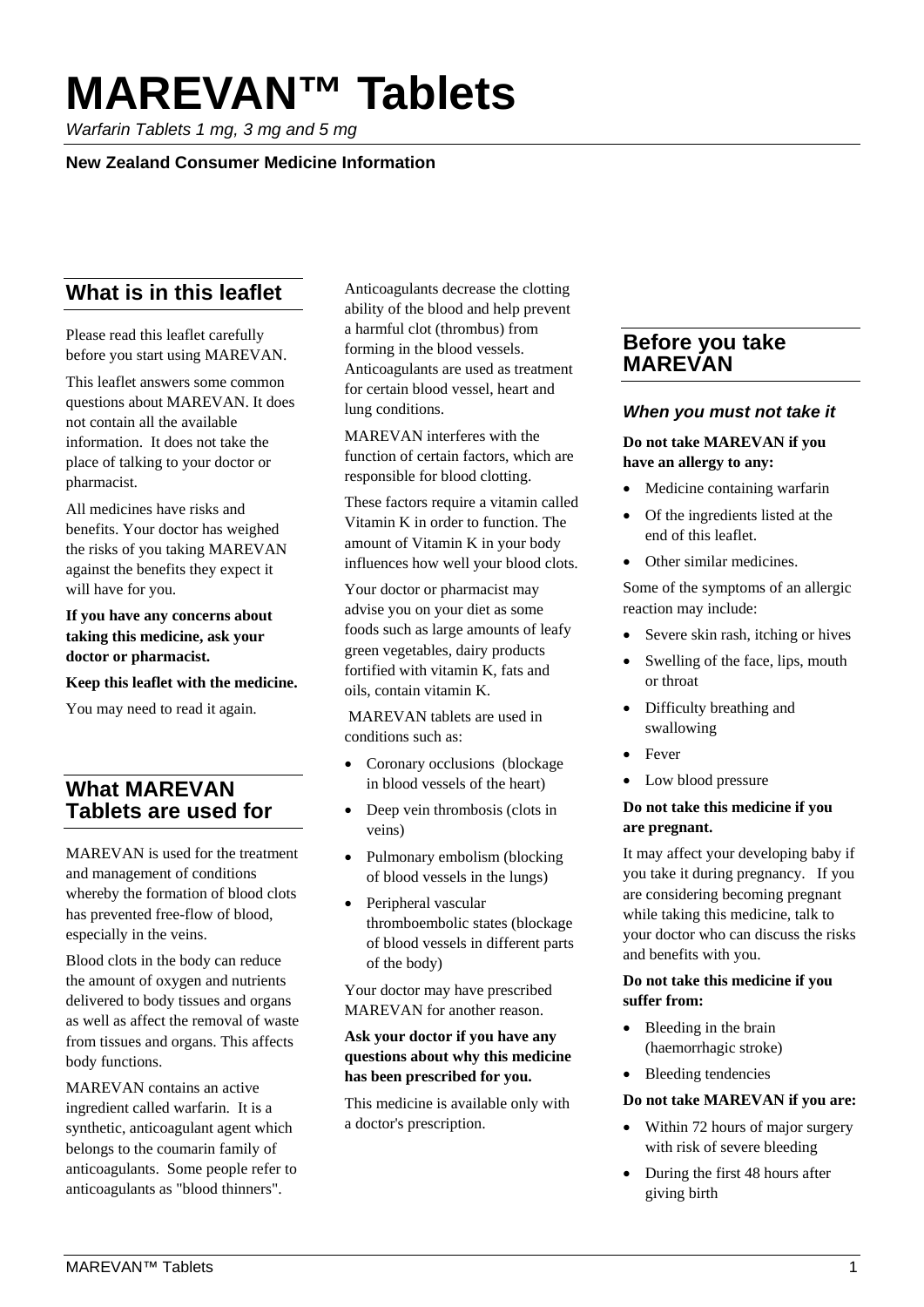- Taking medicines that dissolve blood clots such as streptokinase or altepase (these are known as fibrinolytic or thrombolytic medicines)
- About to undergo dental surgery

### **Do not take this medicine after the expiry date printed on the pack or if the packaging is torn or shows signs of tampering.**

If it has expired or is damaged, return it to your pharmacist for disposal.

**If you are not sure whether you should start taking this medicine, talk to your doctor.** 

#### *Before you start to take it*

**Tell your doctor if you have allergies to any other medicines, foods, preservatives or dyes.** 

**Tell your doctor if you have or have had any of the following medically confirmed conditions:**

- A deficiency in Protein C
- Bleeding tendencies
- Heart problems
- Liver or kidney disease
- Severe high blood pressure
- Intestinal disease (such as coeliac disease)
- A stroke caused by a blood clot (ischaemic stroke)
- An ulcer in your stomach or duodenum (peptic ulcer)
- Problems with your thyroid
- Long lasting illness
- Weight loss or gain
- Diarrhoea and/or vomiting
- Warfarin resistance
- Genetic variability
- Lactose or galactose intolerance

#### **Tell your doctor if you are breastfeeding.**

Your doctor can discuss with you the risks and benefits involved.

#### **Tell your doctor if you have given up smoking.**

Your doctor may need to reduce your dosage.

**If you have not told your doctor about any of the above, tell him/her before you start taking MAREVAN.**

## *Taking other medicines*

**MAREVAN interacts with other medications, herbal remedies (St John's Wort), vitamins, alcohol, and many foods and food supplements (cranberry juice). You must tell your doctor or pharmacist if you are taking any other medication including medicines that you buy without a prescription from a pharmacy, supermarket or health food shop.**

In particular, tell your doctor if you are taking:

- Aspirin
- Medications called non-steroidal anti-inflammatory drugs (NSAIDs) e.g. ibuprofen
- Medications that treat:
	- − blood clots or which affect the clotting of your blood
	- − heart/cardiovascular disease e.g. angina or after you've had a heart attack
	- − gout
	- − depression

There are various other medications which may interact with MAREVAN your doctor or pharmacist will have a complete list of the medicines that may cause problems when taken with MAREVAN.

# **How to take MAREVAN**

**Follow all directions given to you by your doctor or pharmacist carefully.** 

They may differ from the information contained in this leaflet. **If you do not understand the instructions on the bottle, ask your doctor or pharmacist for help.** 

## *How much to take*

**Take MAREVAN as directed by your doctor or pharmacist. Never change the dose yourself.**

Your doctor and pharmacist will be able to tell you:

- how many tablets to take at each dose
- how many doses to take each day
- when to take each of your doses

The label on the pack that the tablets were supplied in will give the same information. If there is something that you do not understand ask either your doctor or pharmacist.

The usual starting dose of MAREVAN is 10 to 15 mg daily, depending on your age and weight.

Elderly people may require smaller doses as they are more sensitive to the effects of MAREVAN.

Your doctor will do some blood tests in order to check how well your blood is clotting in order to determine how much MAREVAN you need to take.

If you have any questions about the dose that you have been prescribed you should ask your doctor or pharmacist.

#### *How to take MAREVAN*

**MAREVAN tablets may be swallowed whole with a glass of water.**

#### *When to take it*

#### **Take your medicine at about the same time each day.**

Taking it at the same time each day will have the best effect. It will also help you remember when to take it.

It does not matter if you take this medicine before or after food.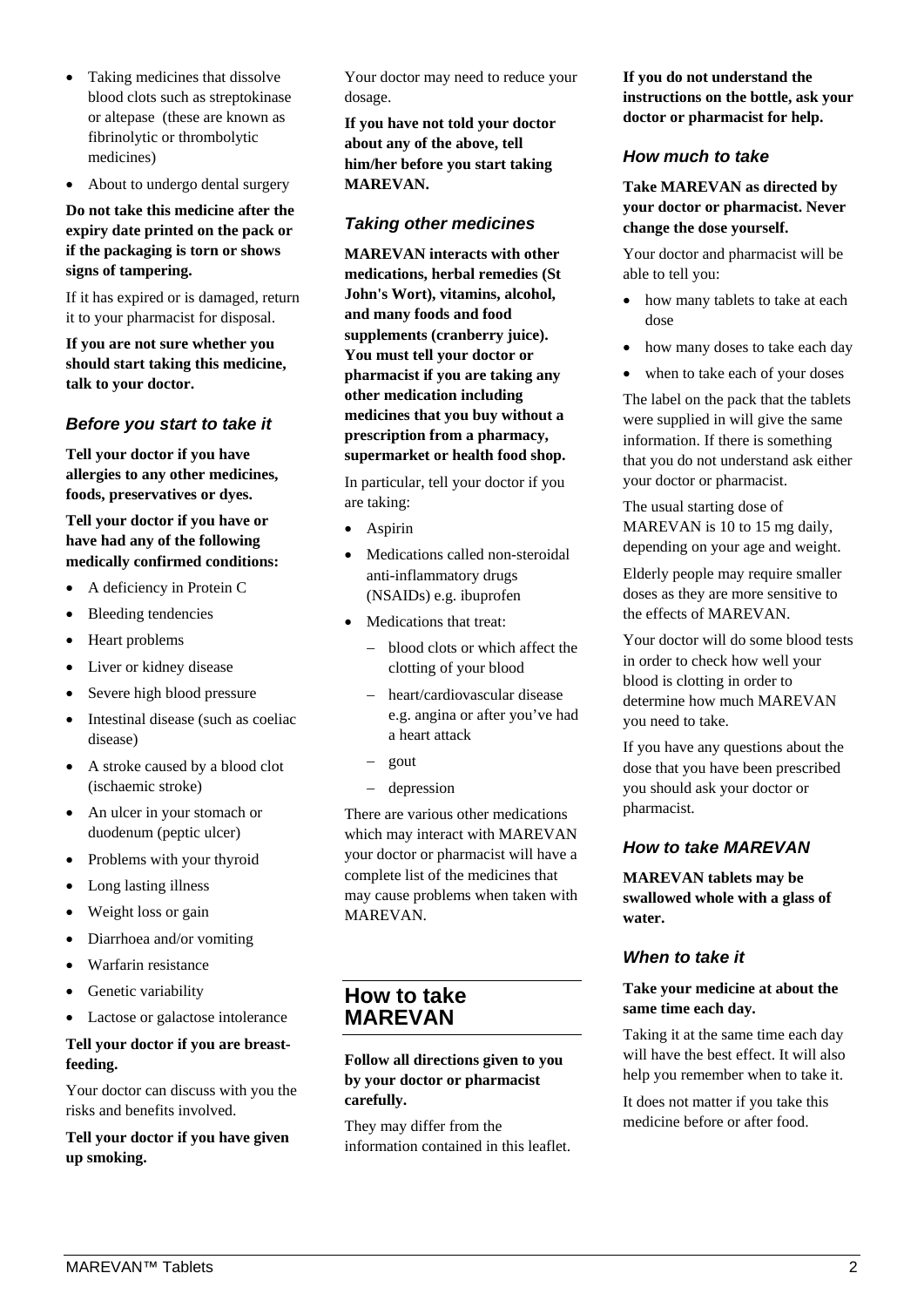# *How long to take it*

**Continue taking your medicine for as long as your doctor tells you.** 

# *If you forget to take it*

**If you have just missed your scheduled dose, take it as soon as you remember and continue as before.**

**If you have forgotten to take one dose of MAREVAN and it is almost time to take your next scheduled dose, then skip the dose you have missed, and continue taking your MAREVAN as directed by your doctor or pharmacist.**

**If you have forgotten to take more than one dose contact your doctor or pharmacist for advice.**

**Do not take a double dose to make up for the dose that you have missed.**

# *If you take too much (overdose)*

**Immediately telephone your doctor or the National Poisons Centre (telephone 0800 POISON or 0800 764 766), or go to accident and emergency at your nearest hospital, if you think that you may have taken too much, or if anyone else has taken any MAREVAN. Do this even if there are no signs of discomfort or poisoning. You may need urgent medical attention.** 

# **While you are using MAREVAN Tablets**

# *Things you must do*

**If you are about to be started on any new medicine, remind your doctor and pharmacist that you are taking MAREVAN.** 

**Tell any other doctors, dentists, and pharmacists who treat you that you are taking this medicine.**  **If you are going to have surgery, tell the surgeon or anaesthetist that you are taking this medicine.** 

**If you become pregnant while taking this medicine, tell your doctor immediately.** 

**Keep all of your doctor's appointments so that your progress can be checked.** 

#### **See your doctor if you feel that you condition is not improving or getting worse.**

Your doctor may do some tests from time to time to make sure the medicine is working and to prevent unwanted side effects.

# *Things you must not do*

**Do not take MAREVAN to treat any other complaints unless your doctor tells you to.** 

**Do not give your medicine to anyone else, even if they have the same condition as you.** 

**Do not stop taking your medicine or lower the dosage without checking with your doctor.** 

Your doctor will advise you when to stop taking MAREVAN.

If you are unsure whether you should stop taking MAREVAN talk to your doctor or pharmacist.

# *Things to be careful of*

**Take extra care when participating in physical activities such as sport while taking this medicine, as even minor injury may result in bleeding/bruising.**

# *Things that would be helpful*

#### **Eat a normal, balanced diet.**

This minimises the possibility of food interfering with MAREVAN. Your doctor or pharmacist may advise you on your diet.

# **Side effects**

**Tell your doctor or pharmacist as soon as possible if you do not feel well while you are taking MAREVAN.**

All medicines can have some side effects. Sometimes they are serious, most of the time they are not. Your doctor or pharmacist will be able to answer any questions you may have.

If you think you are having an allergic (hypersensitivity) reaction to MAREVAN, TELL YOUR DOCTOR IMMEDIATELY. Symptoms include:

- Severe skin rash, itching or hives
- Swelling of the face, lips, mouth or throat
- Difficulty breathing and swallowing
- **Fever**
- Low blood pressure

# Other side effects reported with MAREVAN are:

- Headache
- **Seizures**
- Chest pain, rapid heart rate and shortness of breath
- Skin rash
- Hair loss
- Diarrhoea
- "Purple" coloured toes or you feel a pain in the toes.
- Bruising or purplish areas on the skin
- Yellowish pigmentation of the skin
- Black bowel motions
- Fever
- Nausea and vomiting
- Vomiting blood
- Nose bleeds
- Stomach cramps
- Blood in the urine
- A painful skin rash. This occurs more frequently in patients with chronic kidney disease.